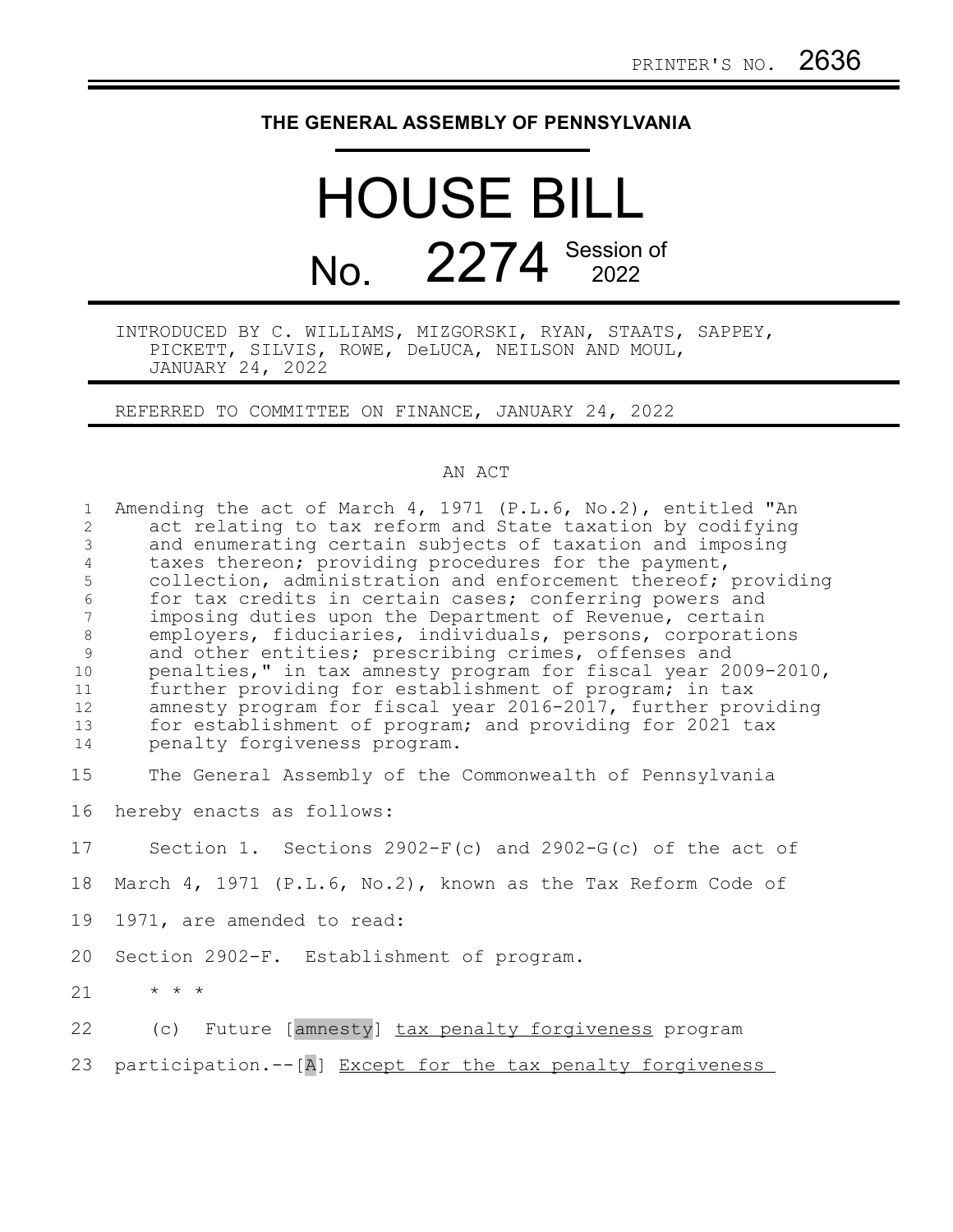| 1  | program under Article XXIX-G.1, a taxpayer who participates in    |
|----|-------------------------------------------------------------------|
| 2  | the program shall not be eligible to participate in a future tax  |
| 3  | [amnesty] penalty forgiveness program.                            |
| 4  | $\star$ $\star$ $\star$                                           |
| 5  | Section 2902-G. Establishment of program.                         |
| 6  | $\star$ $\star$ $\star$                                           |
| 7  | Future [amnesty] penalty forgiveness program<br>(c)               |
| 8  | participation.--[A] Except for the tax penalty forgiveness        |
| 9  | program under Article XXIX-G.1, a taxpayer who participates in    |
| 10 | the program shall not be eligible to participate in a future tax  |
| 11 | [amnesty] penalty forgiveness program.                            |
| 12 | $\star$ $\star$ $\star$                                           |
| 13 | Section 2. The act is amended by adding an article to read:       |
| 14 | ARTICLE XXIX-G.1                                                  |
| 15 | 2021 TAX PENALTY FORGIVENESS PROGRAM                              |
| 16 | Section 2901-G.1. Definitions.                                    |
| 17 | The following words and phrases when used in this article         |
| 18 | shall have the meanings given to them in this section unless the  |
| 19 | context clearly indicates otherwise:                              |
| 20 | "Department." The Department of Revenue of the Commonwealth.      |
| 21 | "Eligible tax." Any tax administered by the Department of         |
| 22 | Revenue delinquent as of December 31, 2021. The term includes     |
| 23 | any interest, penalty or fees on an eligible tax. For an unknown  |
| 24 | liability, the term shall only include taxes due within five      |
| 25 | years prior to December 31, 2021. For purposes of taxes           |
| 26 | collected under the International Fuel Tax Agreement, the term    |
| 27 | shall apply only to taxes, interest and penalties owed to the     |
| 28 | Commonwealth, not to other states or Canadian provinces.          |
| 29 | <u>"Program." The tax penalty forgiveness program established</u> |
| 30 | under section 2902-G.1 as provided for in this article.           |
|    |                                                                   |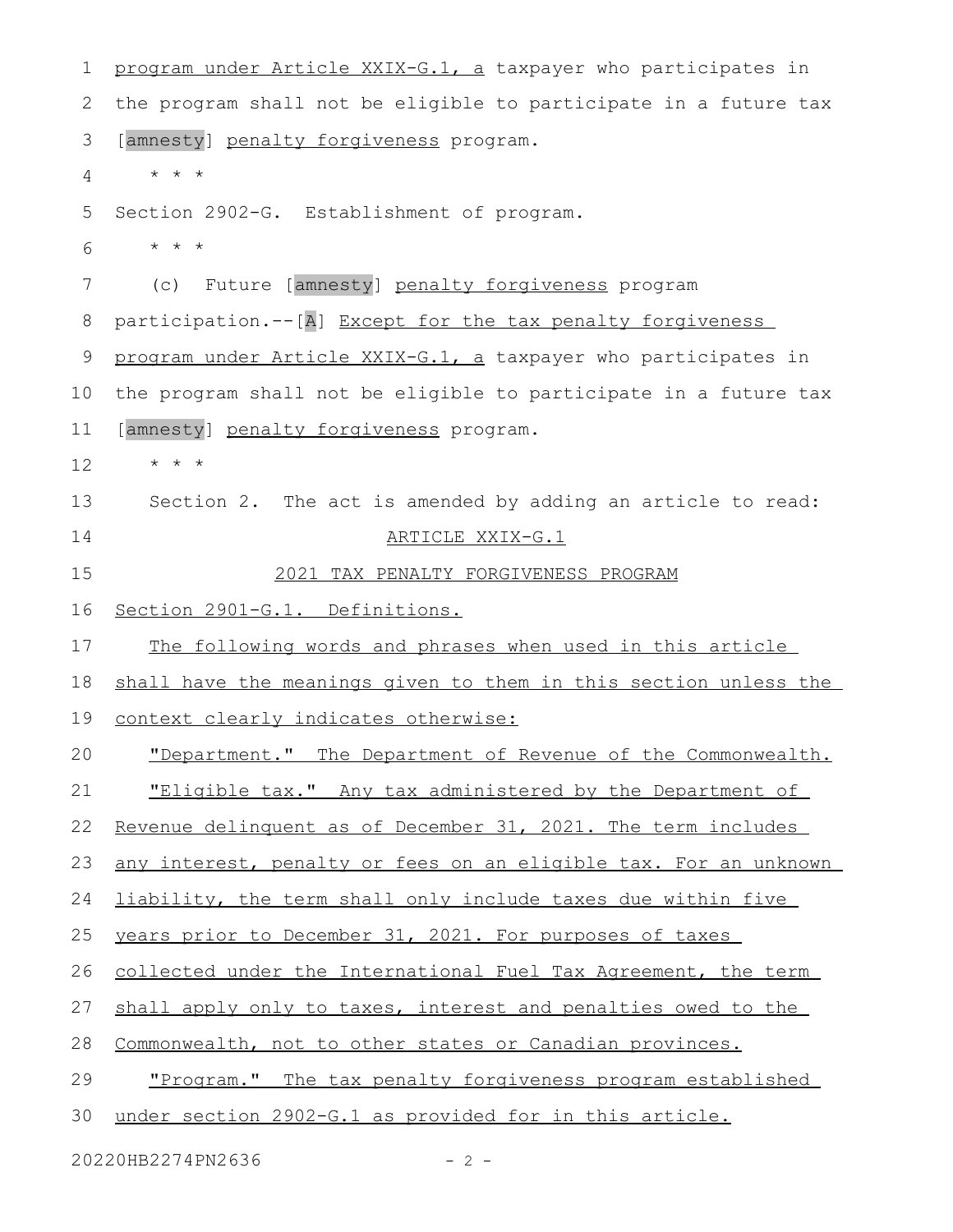| 1  | "Tax penalty forgiveness period." The time period of 60                |
|----|------------------------------------------------------------------------|
| 2  | consecutive days established by the Governor ending no later           |
| 3  | than June 30, 2022.                                                    |
| 4  | "Taxpayer." Any person, association, fiduciary, partnership,           |
| 5  | corporation or other entity required to pay or collect any of          |
| 6  | the eligible taxes. The term shall not include a taxpayer who,         |
| 7  | prior to the tax penalty forgiveness period, has received notice       |
| 8  | that the taxpayer is the subject of a criminal investigation for       |
| 9  | an alleged violation of any law imposing an eligible tax or who,       |
| 10 | prior to the tax penalty forgiveness period, has been named as a       |
| 11 | defendant in a criminal complaint alleging a violation of any          |
| 12 | <u>law imposing an eligible tax or is a defendant in a pending</u>     |
| 13 | <u>criminal action for an alleged violation of any law imposing an</u> |
| 14 | eligible tax.                                                          |
| 15 | "Unknown liability." A liability for an eligible tax for               |
| 16 | which either:                                                          |
| 17 | no return or report has been filed, no payment has<br>(1)              |
| 18 | been made and the taxpayer has not been contacted by the               |
| 19 | department concerning the unfiled returns or reports or                |
| 20 | unpaid tax; or                                                         |
| 21 | (2) a return or report has been filed, the tax was                     |
| 22 | underreported and the taxpayer has not been contacted by the           |
| 23 | department concerning the underreported tax and is not                 |
| 24 | already under audit when the tax penalty forgiveness period            |
| 25 | begins.                                                                |
| 26 | Section 2902-G.1. Establishment of program.                            |
| 27 | (a) General rule.--A tax penalty forgiveness program is                |
| 28 | established and shall be administered by the department.               |
| 29 | Applicability.--The program shall apply to a taxpayer<br>(b)           |
| 30 | who is delinguent on payment of a liability for an eligible tax        |
|    |                                                                        |

20220HB2274PN2636 - 3 -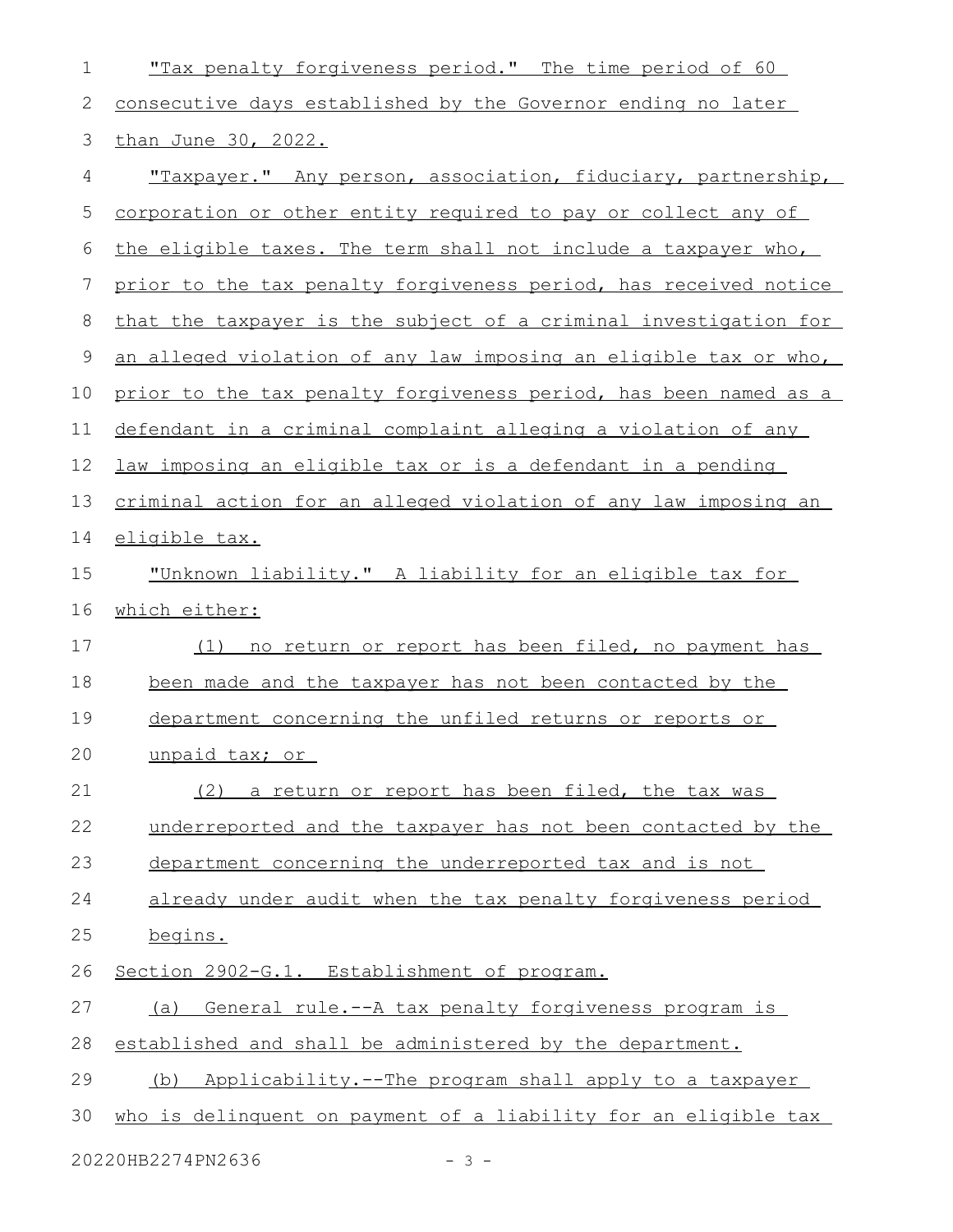| 1  | as of December 31, 2020, including a liability for returns not         |
|----|------------------------------------------------------------------------|
| 2  | filed, liabilities according to records of the department as of        |
| 3  | December 31, 2020, liabilities not reported, underreported or          |
| 4  | not established, but delinquent as of December 31, 2020.               |
| 5  | Deferred payment plan agreement.--Existing deferred<br>(C)             |
| 6  | payment plan agreements between a taxpayer and the department          |
| 7  | where the agreement applies to a tax liability for which tax           |
| 8  | penalty forgiveness is sought by the taxpayer for amounts              |
| 9  | remaining on the tax liability, the taxpayer, as a condition of        |
| 10 | receiving tax penalty forgiveness, shall pay the liability,            |
| 11 | notwithstanding terms of the agreement to the contrary, in full        |
| 12 | during the tax penalty forgiveness period.                             |
| 13 | (d) Participation not prohibited.--Notwithstanding the                 |
| 14 | provisions of the former section 2902-A(c), a taxpayer who             |
| 15 | participated in the program under the former Article XXIX-A            |
| 16 | shall not be prohibited from participation in the program due to       |
| 17 | participation in the program under the former Article XXIX-A.          |
| 18 | Section 2903-G.1. Required payment.                                    |
| 19 | <u>Taxpayer requirements.--Subject to section 2904-G.1, all</u><br>(a) |
| 20 | taxpayers who participate in the program shall comply with all         |
| 21 | of the following:                                                      |
| 22 | (1) During the tax penalty forgiveness period, file a                  |
| 23 | tax penalty forgiveness return in such form and containing             |
| 24 | such information as the department shall require. A tax                |
| 25 | penalty forgiveness return shall be considered to be timely            |
| 26 | filed if it is postmarked during the tax penalty forgiveness           |
| 27 | period or timely electronically or otherwise filed.                    |
| 28 | During the tax penalty forgiveness period, make<br>(2)                 |
| 29 | payment of all taxes and one-half of the interest due to the           |
| 30 | Commonwealth in accordance with the tax penalty forgiveness            |
|    |                                                                        |

20220HB2274PN2636 - 4 -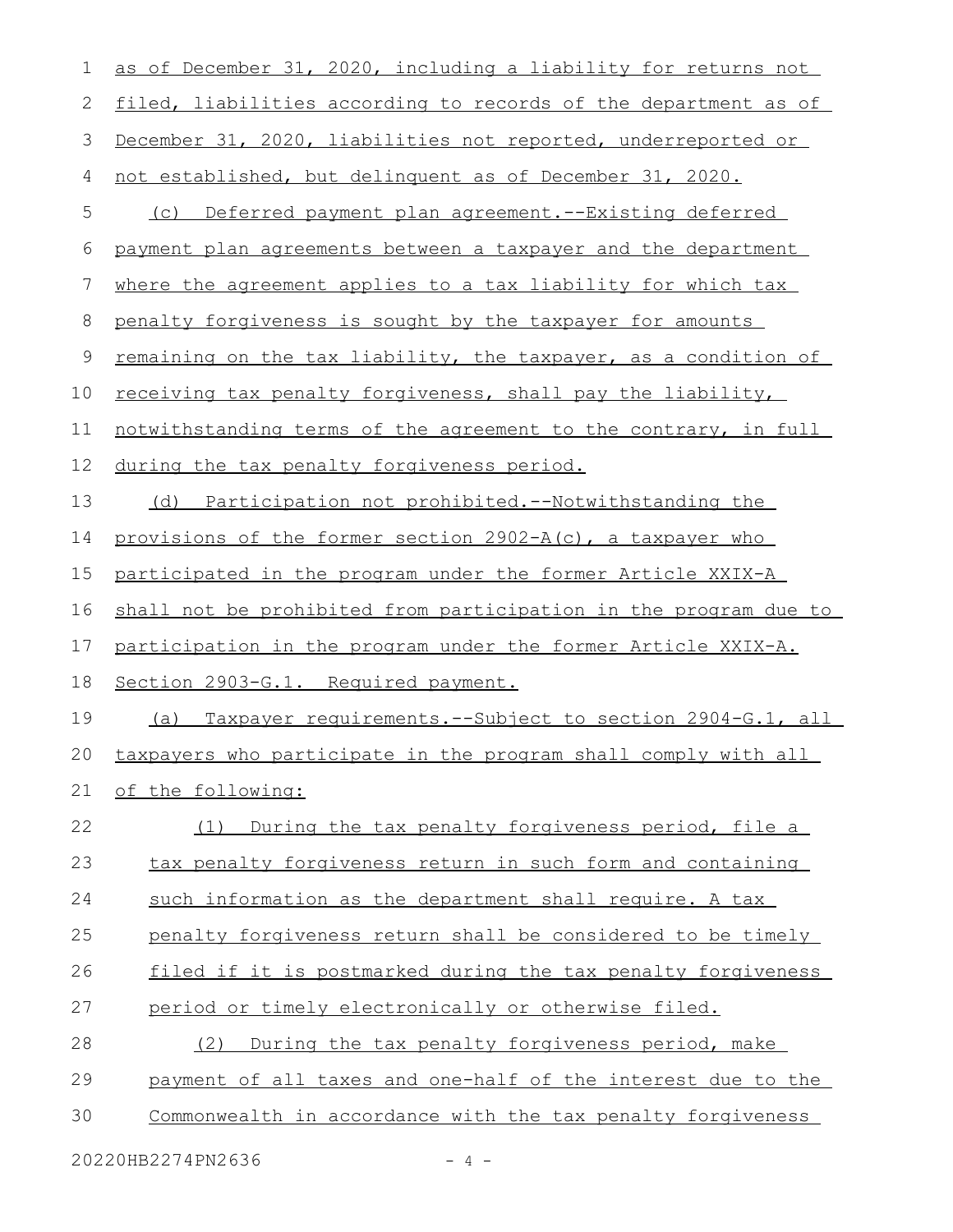| $\mathbf 1$ | return that is filed. The taxpayer shall not be required to   |
|-------------|---------------------------------------------------------------|
| 2           | pay any penalty or fees applicable to an eligible tax. Except |
| 3           | as provided under paragraph (3), the taxpayer shall not be    |
| 4           | required to pay any penalty or fees applicable to an eligible |
| 5           | tax. A tax penalty or fee waived under this paragraph shall   |
| 6           | not include the following:                                    |
| 7           | (i) An additional penalty under the former section            |
| 8           | $2916 - A.$                                                   |
| 9           | $(i$ i)<br>An additional penalty under section 2913-F.        |
| 10          | (iii) An additional penalty under section 2913-G.             |
| 11          | (iv) A fee under section 3003.7.                              |
| 12          | A fee under section 3003.9.<br>$(\triangledown)$              |
| 13          | File complete tax returns for all required years for<br>(3)   |
| 14          | which the taxpayer previously has not filed a tax return and  |
| 15          | file complete amended returns for all required years for      |
| 16          | which the taxpayer underreported eligible tax liability.      |
|             |                                                               |
| 17          | (b) Prohibitions.--                                           |
| 18          | The department may not collect the penalties or fees<br>(1)   |
| 19          | waived under subsection (a)(2). Except as otherwise provided  |
| 20          | in this article, the department shall not pursue              |
| 21          | administrative or judicial proceeding against a taxpayer with |
| 22          | respect to an eligible tax that is disclosed on a tax penalty |
| 23          | forgiveness return.                                           |
| 24          | (2) A taxpayer with unknown liabilities reported and          |
| 25          | paid under the program and who complies with all other        |
| 26          | requirements of this article shall not be liable for any      |
| 27          | taxes of the same type due prior to January 1, 2021. A        |
| 28          | taxpayer shall not be owed a refund under this article.       |
| 29          | Section 2904-G.1. Tax penalty forgiveness contingent on       |

20220HB2274PN2636 - 5 -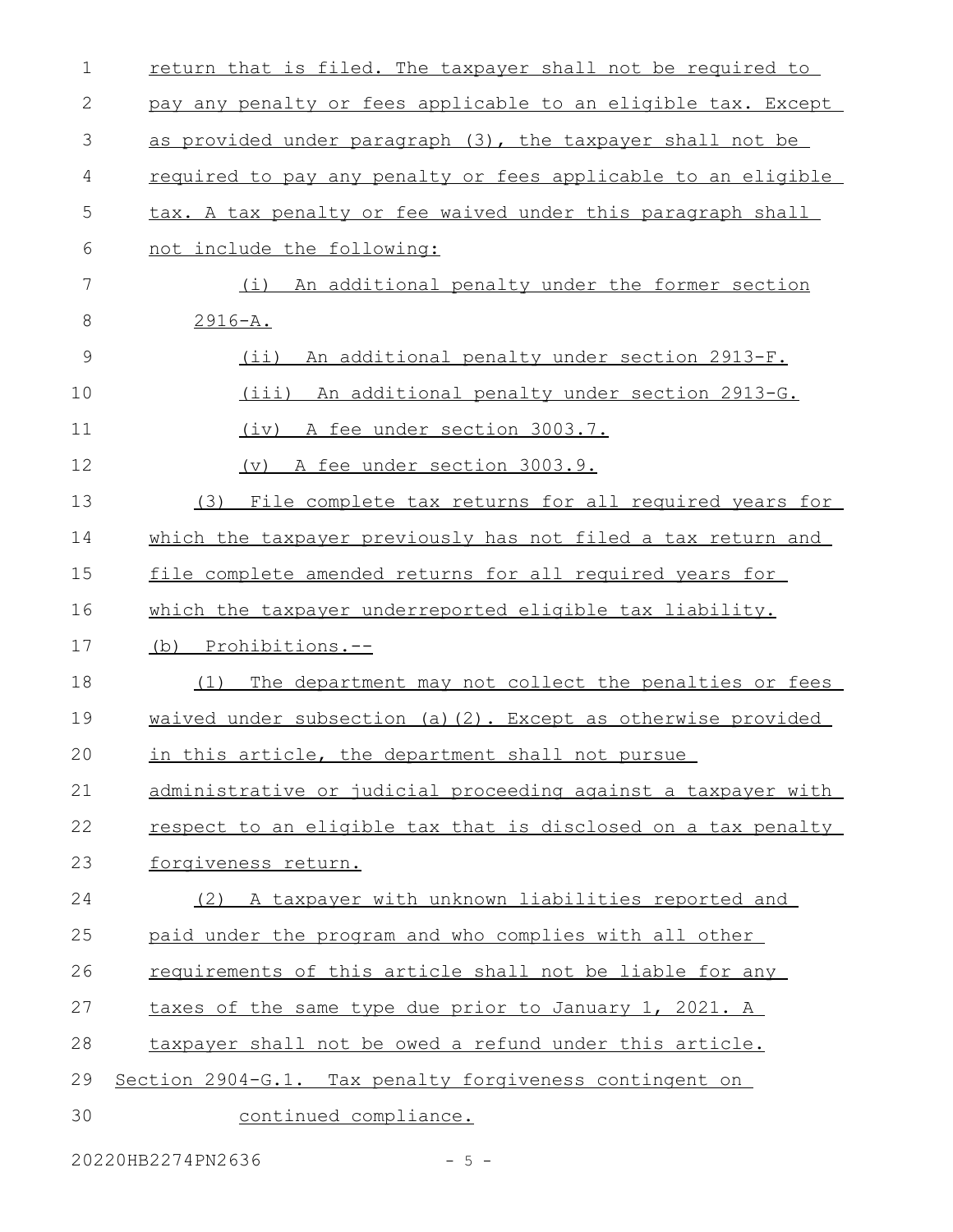Notwithstanding any other provision of this article, the department may assess and collect from a taxpayer all penalties waived through the program if, within two years after the end of the program, either of the following occurs: (1) the taxpayer granted tax penalty forgiveness under this article becomes delinquent for three consecutive periods in payment of taxes due or filing of returns required on a semimonthly, monthly, quarterly or other basis, and the taxpayer has not contested the tax liability through a timely valid administrative or judicial appeal; or (2) the taxpayer granted tax penalty forgiveness under this article becomes delinquent and is eight or more months late in payment of taxes due or filing of returns on an annual basis, and the taxpayer has not contested the liability through a timely valid administrative or judicial appeal. Section 2905-G.1. Limitation of deficiency assessment. If, subsequent to the tax penalty forgiveness period, the department issues a deficiency assessment with respect to a tax penalty forgiveness return, the department may impose penalties and pursue a criminal action only with respect to the difference between the amount shown on that tax penalty forgiveness return and the current amount of tax. Section 2906-G.1. Overpayment of tax. Notwithstanding any other provisions of this article or any other act, if an overpayment of eligible tax is refunded or credited within 180 days after the tax penalty forgiveness return is filed or the eligible tax is paid, whichever is later, no interest shall be allowed on the overpayment. Section 2907-G.1. Previously paid interest and penalties. 1 2 3 4 5 6 7 8 9 10 11 12 13 14 15 16 17 18 19 20 21 22 23 24 25 26 27 28 29 30

20220HB2274PN2636 - 6 -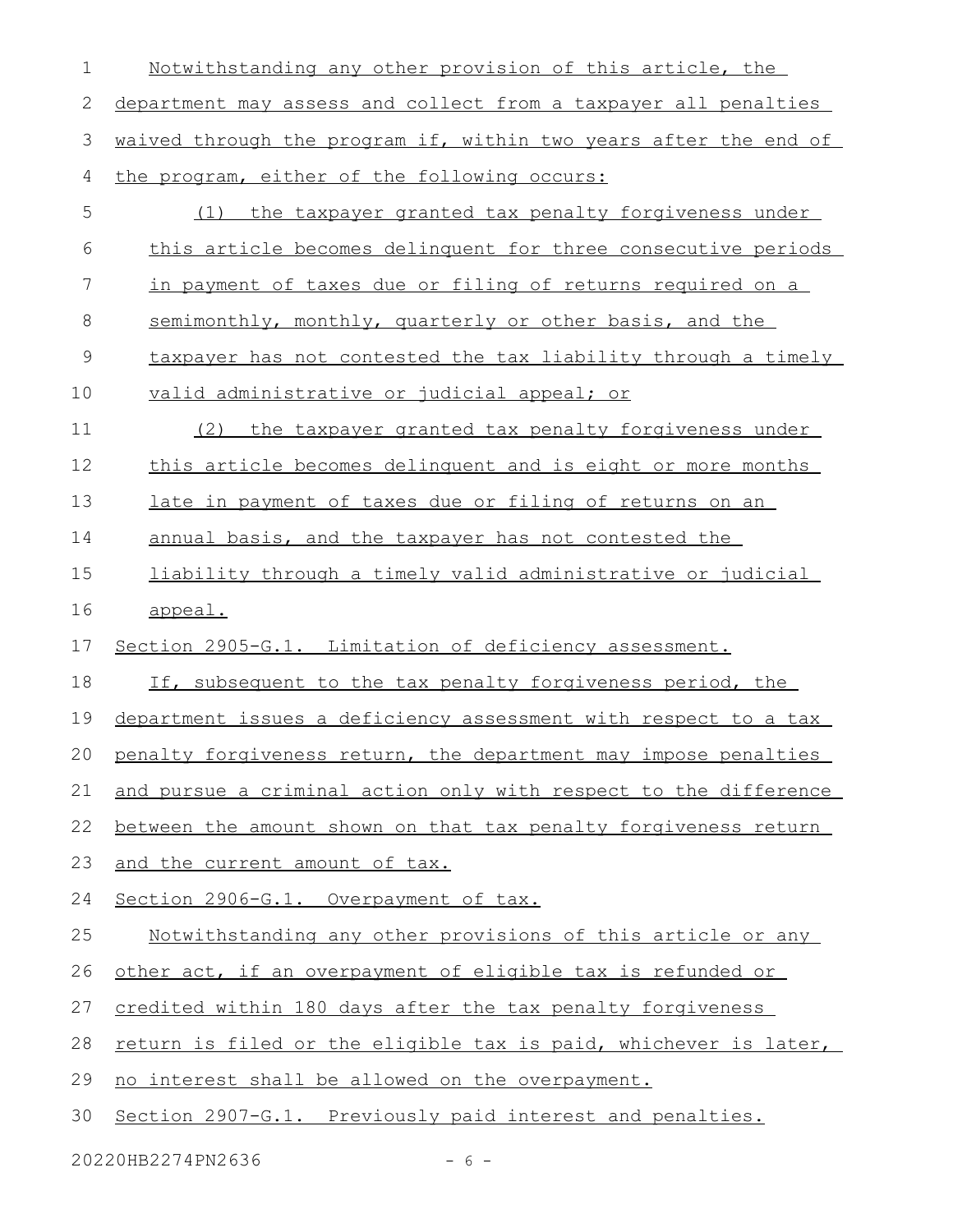| 1  | No refund or credit shall be allowed for any interest or          |
|----|-------------------------------------------------------------------|
| 2  | penalty on eligible taxes paid to the department prior to the     |
| 3  | tax penalty forgiveness period.                                   |
| 4  | Section 2908-G.1. Proceedings relating to tax penalty             |
| 5  | forgiveness return barred.                                        |
| 6  | Participation in the program shall be conditioned upon the        |
| 7  | taxpayer's agreement that the right to protest or pursue an       |
| 8  | administrative or judicial proceeding with regard to tax penalty  |
| 9  | forgiveness returns filed under the program or to claim any       |
| 10 | refund of money paid under the program is barred.                 |
| 11 | Section 2909-G.1. Undisclosed liabilities.                        |
| 12 | Nothing in this article shall be construed to prohibit the        |
| 13 | department from instituting civil or criminal proceedings         |
| 14 | against a taxpayer with respect to an amount of tax that is not   |
| 15 | disclosed on the tax penalty forgiveness return or an amount      |
| 16 | disclosed on the tax penalty forgiveness return that is not       |
| 17 | paid.                                                             |
| 18 | Section 2910-G.1. Duties of department.                           |
| 19 | (a) Guidelines.--The department shall develop quidelines to       |
|    | 20 implement the provisions of this article. The quidelines shall |
| 21 | be published in the Pennsylvania Bulletin within 60 days of the   |
| 22 | effective date of this section and shall contain, but not be      |
| 23 | limited to, the following information:                            |
| 24 | An explanation of the program and the requirements<br>(1)         |
| 25 | for eligibility for the program.                                  |
| 26 | The dates during which a tax penalty forgiveness<br>(2)           |
| 27 | return may be filed.                                              |
| 28 | A specimen copy of the tax penalty forgiveness<br>(3)             |
| 29 | return.                                                           |
| 30 | The tax penalty forgiveness revenue estimates<br>(4)              |
|    |                                                                   |

20220HB2274PN2636 - 7 -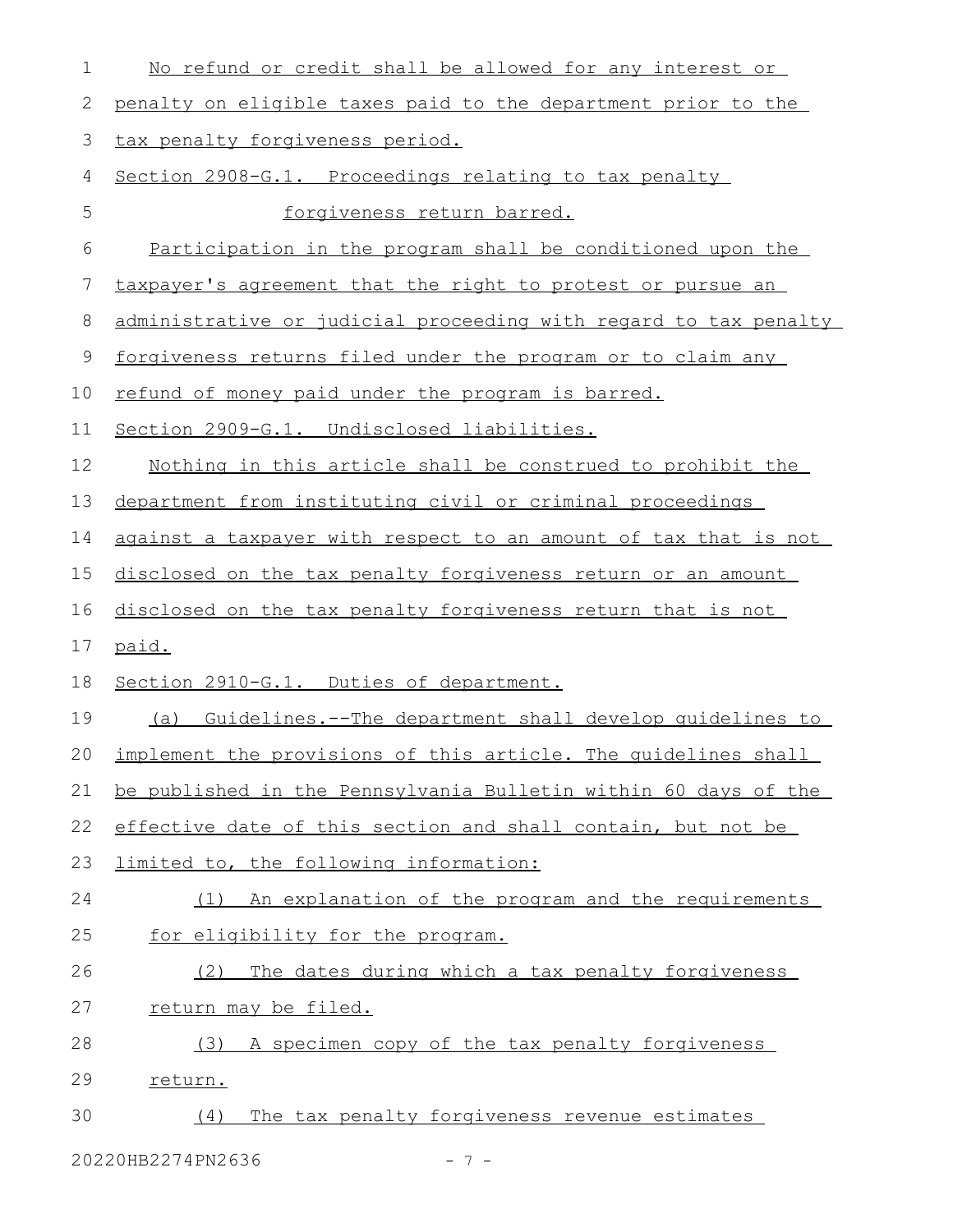|             | required under section 2912-G.1(b).                               |
|-------------|-------------------------------------------------------------------|
| 2           | (b) Publicity.--The department shall publicize the program        |
| 3           | to maximize public awareness of and participation in the          |
| 4           | program. The department shall coordinate to the highest degree    |
| 5           | possible its publicity efforts and other actions taken to         |
| 6           | implement this article.                                           |
| 7           | <u>Reports.--The department shall issue reports to the</u><br>(C) |
| 8           | General Assembly detailing program implementation. The reports    |
| $\mathsf 9$ | shall contain the following information:                          |
| 10          | Within 30 days after the end of the tax penalty<br>(1)            |
| 11          | forgiveness period:                                               |
| 12          | (i) A detailed breakdown of the department's                      |
| 13          | administrative costs in implementing the program.                 |
| 14          | (ii) The total dollar amount of revenue collected by              |
| 15          | the program.                                                      |
| 16          | Within 180 days after the end of the tax penalty<br>(2)           |
| 17          | forgiveness period:                                               |
| 18          | The number of tax penalty forgiveness returns<br>(i)              |
| 19          | filed and a breakdown of the number and dollar amount of          |
| 20          | revenue raised for each tax by calendar year during which         |
| 21          | the tax period ended. In addition, the gross revenues             |
| 22          | shall be broken down in the following categories:                 |
| 23          | (A) Amounts represented by assessments                            |
| 24          | <u>receivable established by the department on or before</u>      |
| 25          | the first day of the tax penalty forgiveness period.              |
| 26          | (B) All other amounts.                                            |
| 27          | The total dollar amount of penalties and<br>$(i$ i)               |
| 28          | interest waived under the program.                                |
| 29          | (iii) The demographic characteristics of tax penalty              |
| 30          | forgiveness participants, including North American                |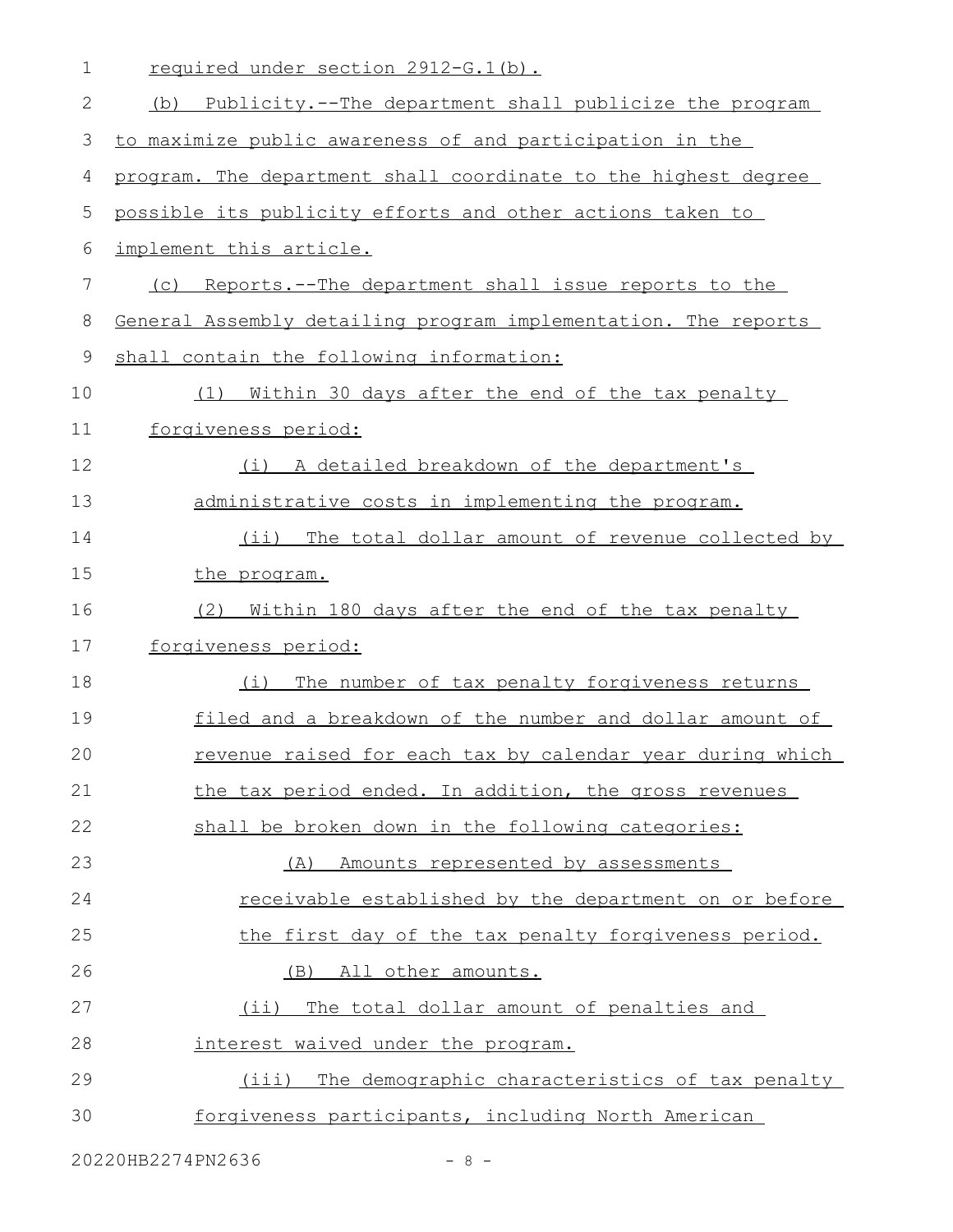| 1  | Industry Classification System codes of participants,               |
|----|---------------------------------------------------------------------|
| 2  | type of taxpayer, consisting of individual, partnership,            |
| 3  | corporation or other entity, size of tax liability and              |
| 4  | geographical location.                                              |
| 5  | <u>Notification.--The department shall notify in writing</u><br>(d) |
| 6  | all known tax delinquents at the taxpayers' last known valid        |
| 7  | addresses of the existence of the program. The sole purpose of      |
| 8  | the letter sent by the department to taxpayers shall be             |
| 9  | notification of the program.                                        |
| 10 | Section 2911-G.1. Method of payment.                                |
| 11 | All tax payments under the program shall be made by certified       |
| 12 | check, money order, electronic transfer, credit card or other       |
| 13 | financial instrument acceptable to the department.                  |
| 14 | Section 2912-G.1. Use of revenue.                                   |
| 15 | Restricted revenue account.--All revenue generated by<br>(a)        |
| 16 | this article shall be deposited into a restricted revenue           |
| 17 | account in the General Fund. Revenue from the restricted revenue    |
| 18 | account shall be distributed as follows:                            |
| 19 | (1) All money from General Fund sources shall be                    |
| 20 | deposited in the General Fund no later than June 30, 2022,          |
| 21 | less repayment of any costs for administration of the program       |
| 22 | to the department.                                                  |
| 23 | (2) All revenue from Motor License Fund sources shall be            |
| 24 | deposited in the Motor License Fund no later than June 30,          |
| 25 | 2022.                                                               |
| 26 | (3) All revenue from Liquid Fuels Tax Fund sources shall            |
| 27 | be deposited in the Liquid Fuels Tax Fund no later than June        |
| 28 | 30, 2022.                                                           |
| 29 | Revenue estimates.--<br>(b)                                         |
| 30 | The department shall submit, for publication in the<br>(1)          |
|    |                                                                     |

20220HB2274PN2636 - 9 -